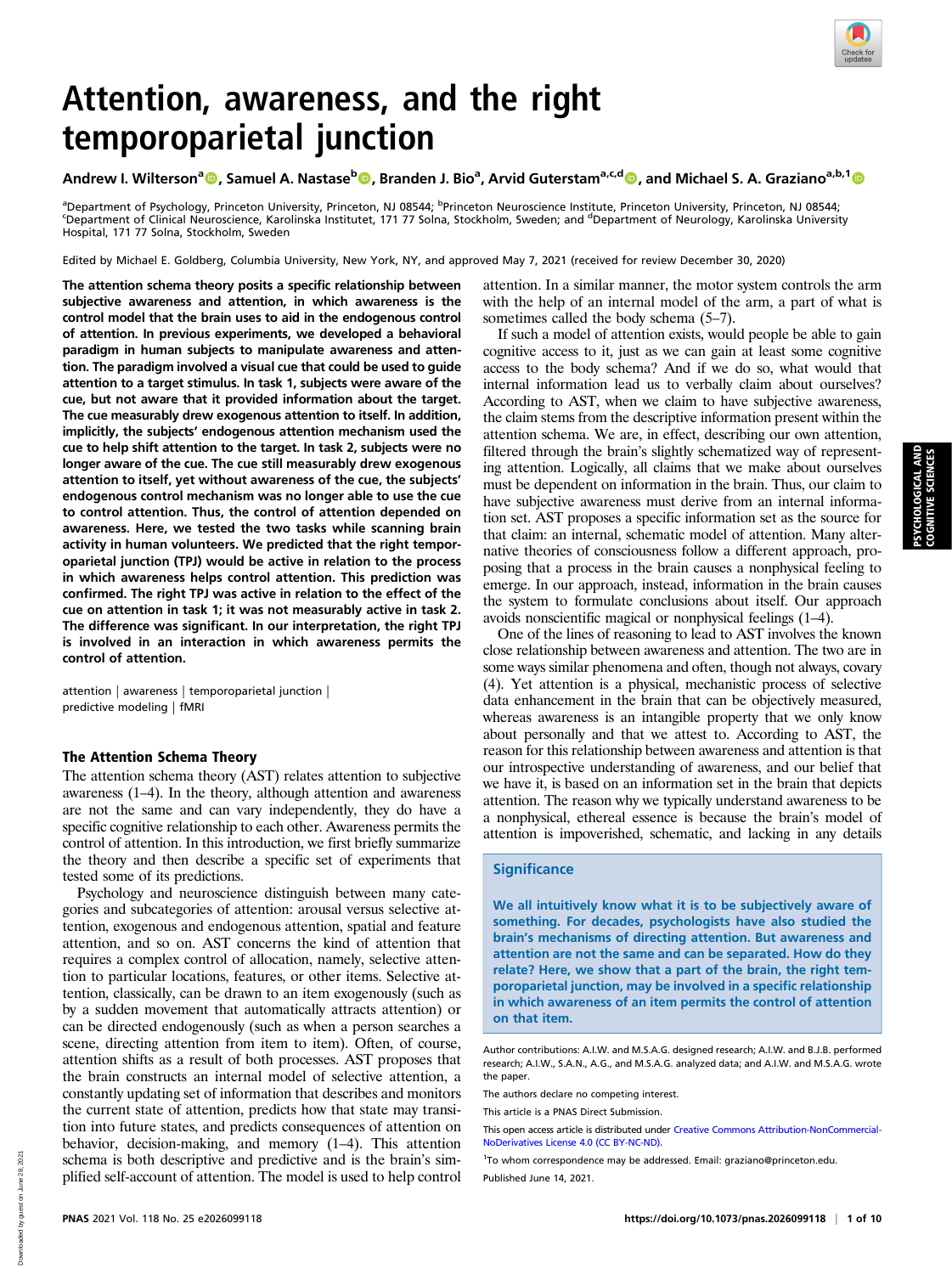about the physical mechanisms of attention. The reason why awareness usually tracks attention is that it serves as a model of attention, much as the brain's model of the arm typically tracks the physical arm and dissociates only when the model makes an error. In cases when awareness and attention are dissociated (such as when a person attends to a stimulus but is unaware of it), in this interpretation, the model is in error and has become misaligned from actual attention. The practical consequence of that misalignment, according to AST, is that, with an inaccurate control model, the endogenous control of attention should be impaired. AST is therefore a testable, falsifiable theory. Its central contention is that awareness is the control model for attention. If awareness of item X is compromised, and the endogenous control of attention with respect to item X is normal, then AST is falsified. When awareness is compromised, many functional capabilities are known to remain—but does the endogenous control of attention remain or disappear?

To test the relationship between attention and awareness, we recently conducted a series of behavioral experiments (8). We used a visual attention paradigm in which exogenous attention, endogenous attention, and awareness could be manipulated separately in human subjects. In the task, a visual cue statistically predicted the location of a subsequent visual target. In one version of the task (here called task 1), the cue was colored red, and the subjects were aware of the cue. In that version, subjects' attention was initially exogenously drawn to the cue, and the subjects were successfully able to endogenously shift attention from the cue to the nearby location where the target was anticipated to appear.

In a second version of the task (here called task 2), the cue was colored black, which caused it to be masked, such that subjects were unaware of it. In that condition, although the cue had an impact on subjects, drawing measurable exogenous attention to itself (8), the subjects were severely impaired at endogenously shifting attention from the cue to the predicted location. Crucially, in neither task 1 nor task 2, did subjects explicitly know that their attention was being manipulated or that the cue predicted the location of the target. No explicit strategy or reasoning was involved in either task. Rather, awareness of the cue enabled an implicit ability to control and shift attention from the cue to a nearby location, and a lack of awareness of the cue prevented that implicit ability.

The findings were interpreted as supporting AST. In the theory, awareness of the cue served as the brain's internal model of attention on the cue. Absent that model—absent any information about the attention that had been exogenously drawn to the cue—the controller could no longer shift that focus of attention in a controlled manner. The task would be as difficult as shifting the arm in a controlled manner if the body schema had failed to inform the system where the arm currently is.

Tasks 1 and 2, therefore, put AST to a stringent test. In the presence of awareness of the cue, people can endogenously control the attention that is on the cue, shifting it appropriately (task 1). In the absence of awareness of the cue, people can no longer endogenously control or adjust their attention on the cue in the same manner (task 2).

Other behavioral experiments also suggest that without an awareness of stimulus X, although attention can be exogenously drawn to X, the endogenous control of that attention on X is impaired. One study showed that, without an awareness of stimulus X, one's attention may be briefly, exogenously drawn to X but cannot be strategically sustained on X, even when X is task relevant; in that case, without awareness, attention dissipated and became less than it should have been for the task (9). Another study showed that without an awareness of stimulus X, when exogenous attention is drawn to X, one cannot strategically suppress that attention, even when X is a distractor that is best ignored; in that case, without awareness, attention was higher than it should have been for the task (10). Together, these previous behavioral

experiments support the central proposal of AST that awareness is a control model for attention. The model provides information about what attention is doing and what it is likely to do next, such that attention on an item can be endogenously controlled sustained, adjusted up or down, or shifted away, as needed—and without awareness of the item, while other processes often remain and attention itself can remain, the endogenous control of attention is impaired.

One of the challenges in consciousness research is that being conscious of something does not have many experimentally demonstrable benefits. Without subjective awareness of an object, people can still react to it. Under some circumstances, they can point to it, avoid walking into it, and have their decisions and words influenced by it. Given the range of abilities outside awareness, does awareness have any definite purpose? Why can we not behave like complex, intelligent agents without any subjective awareness? We suggest that, without awareness of an item, the control of attention with respect to that item collapses. When the control of attention collapses, our behavior collapses. Creating a cognitive plan and executing it—like getting the jelly from the fridge, the knife from the drawer, and spreading the jelly on a slice of bread—requires a controlled, sequential movement of attention from one item to the next. Intelligent agency depends on the strategic control of attention, and AST gives a precise account of how the control of attention in turn depends on awareness.

### Identifying Brain Networks Related to the Attention Schema

The behavioral experiments therefore suggest that AST makes accurate predictions about the relationship between awareness and attention. Awareness permits the well-regulated control of attention. Can evidence of this process be found in specific networks in the brain? The purpose of the present two experiments was to try to specify activity in the brain associated with constructing predictive models for the purpose of controlling attention. The experiments should not be taken as an overarching test of AST but as a way to test one corner of the theory.

In experiment 1, volunteers performed a version of task 1 in a functional MRI (fMRI) scanner. To explain the logic of the experiment, some of the details must be outlined here (see Methods for more task details). On each trial, a salient red cue appeared, followed 500 ms later by a target stimulus. Participants responded to the target as quickly as possible. On most trials (85%), the target appeared 3.5° to one side of the cue (termed "predicted trials"). On fewer trials (15%), the target appeared 3.5° to the other side of the cue ("nonpredicted trials"). Whether the predicted side was to the right or left of the cue was counterbalanced between subjects. In our previous study (8) and the present one, participants reacted more quickly to targets on the predicted side. By implication, the following events occurred: Attention was automatically, exogenously drawn to the cue; subjects endogenously shifted attention to the predicted side of the cue in anticipation of the upcoming target; on predicted trials, the target then appeared at the predicted location, and subjects could react to the target rapidly; and on nonpredicted trials, the target appeared at the nonpredicted location, and a corrective attention shift was required, causing an increase in response latency.

In our previous behavioral studies using this task (8), and the present study, we found that subjects were unaware of the predictive relationship between the cue and the target. They did not realize that they were endogenously shifting attention to a predicted location. Yet this implicit learning was robust and occurred quickly, within fewer than 50 trials. The attention control mechanism evidently rapidly learned to predict where to move attention. In this paradigm, on every trial that the target appeared at the nonpredicted location, the attention control mechanism was faced with a violation of its own prediction. We argue that whatever mechanism performs the task of learning and updating that predictive model, when it is faced with a violation of the model, it will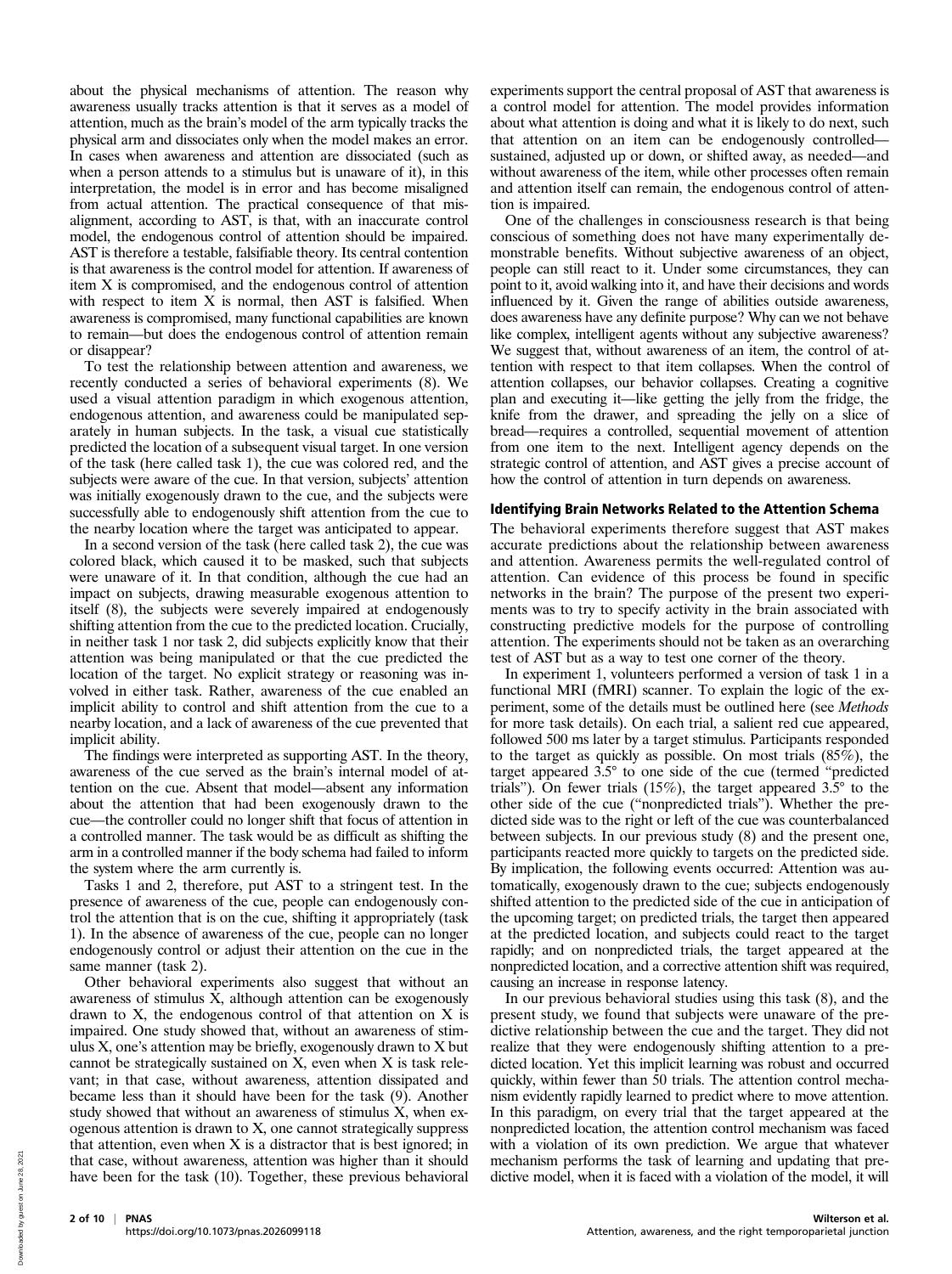likely react. Based on the error signal, it may reevaluate or incrementally update the model. Thus, brain networks involved in constructing the predictive model should be more active on nonpredicted trials than on predicted trials. The crucial comparison in experiment 1 is therefore a subtraction between nonpredicted and predicted trials. Brain areas that show greater activity in nonpredicted than in predicted trials are candidates for constructing a predictive model that is used to guide attention, because they react to an error indicating that the predictive model has failed and needs to be updated.

In experiment 2, subjects performed a version of task 2 in the scanner. In task 2, the visual cue was black instead of red, causing it to be masked, such that subjects were no longer visually aware of it (8, 11). Prior experiments showed that the cue, though outside awareness, could still draw exogenous attention to itself (8). It affected the subjects. However, without awareness of the cue, reaction times were similar whether the target appeared to the predicted or nonpredicted side. By implication, without awareness of the cue, the attention control system could no longer construct a predictive model to guide attention. We argued, therefore, that brain areas involved in constructing a predictive model, and using that model to control attention, should satisfy two constraints: They should be sensitive to the difference between predicted and nonpredicted trials in task 1, and they should be insensitive to that difference in task 2.

We previously suggested (1, 2) that the temporoparietal junction (TPJ), especially the right TPJ, may play a central role in constructing an attention schema and using it to aid in the control of attention. This proposal was based on the suggestion that a part of the brain known to be involved in constructing models of other people's attention (during social cognition) may also be involved in constructing models of one's own attention (1, 12–17). Moreover, damage to the right TPJ can lead to severe forms of hemispatial neglect, a clinical disruption of attention and awareness (18, 19), and many fMRI studies indicate a role of the right TPJ in attention (20–27). The right TPJ is likely to be only one part of a larger network involved in these processes, but we focused our predictions on it because of the greater degree of information available about it.

A straightforward set of predictions emerges. In experiment 1, in which awareness of the cue allows the brain to predictively control attention, the right TPJ should become active in association with violations of the predictive model (thus more activity in nonpredicted trials than in predicted trials). In task 2, in which awareness of the cue is removed and as a result the brain no longer uses it to predictively control attention, the right TPJ should no longer show that specific activity difference between predicted and nonpredicted trials. Such a finding would suggest that the right TPJ is involved in making and updating predictions used in the control of attention. Other interpretations of activity in the right TPJ during similar attention tasks have been proposed (20–28). In the Discussion, we consider how the details of the present two tasks constrain the interpretations.

### Methods

Subjects. All subjects provided informed consent and all procedures were approved by the Princeton Institutional Review Board. For experiment 1 (in which subjects performed task 1), 21 subjects were tested (18 to 26 y old, 14 women, normal or corrected-to-normal vision, and all right handed). One was excluded for poor performance (< 80% of trials correct). One was excluded because of excessive movement during the scan. One was excluded for explicitly noticing an aspect of the task that was intended to be implicit (see Results for Experiment 1). Thus, 18 subjects were included in the final analysis for experiment 1. Experiment 2 (in which subjects performed task 2) included 20 new subjects, untested in experiment 1 (18 to 52 y old, 13 women, normal or corrected-to-normal vision, and all right handed). One was excluded for falling asleep. Two were excluded for excessive movement during the scan. Thus, 17 subjects were included in the final analysis for experiment 2.

Tasks. Stimuli were projected with the Hyperion MRI Digital Projection System (Psychology Software Tools) at the end of the scanner bore. Each subject lay face up on the scanner bed with foam surrounding the head to reduce head movements and earplugs to reduce noise. All stimuli were developed and presented using the MATLAB psychophysics toolbox (29, 30). Subjects used a button box held in the right hand for behavioral responses.

Task 1 (performed in experiment 1) differed from task 2 (performed in experiment 2) in that subjects were subjectively aware of the cue in task 1 and not in task 2. To achieve this difference, the color of the cue was red in task 1 (thus visible despite the mask) and black in task 2 (thus successfully masked). Moreover, in task 1 during the initial instructions, as the stimuli were explained to the subjects, the cue and all other visible stimuli were explicitly pointed out, whereas in task 2, which was run on a separate set of subjects, during the initial instructions, all stimuli except the (perceptually invisible) cue were explicitly pointed out. Thus, the subjective invisibility of the cue in task 2 was ensured. In other respects, the behavioral tasks were the same in the two experiments.

Before running any trials, subjects were instructed outside the scanner on the task and given 20 practice trials. Practice was repeated if subjects scored under 80% accuracy on the first attempt.

Fig. 1 shows task 1. The display screen was initially a neutral gray. First, a fixation point (a 0.7° black circle) was shown at the center. Subjects were instructed to fixate on the point and to maintain fixation throughout the trial. After 1,200 ms, the cue appeared at a peripheral location. The cue was an annulus (inner diameter 2.75° and outer diameter 3.0°). The cue could be in any of 10 possible locations around the screen. The gray circles in Fig. 1, panel 2 illustrate possible locations of the cue (spaced 3.5° apart from each other laterally and 7.0° vertically). In task 1, the annulus was bright red as shown in Fig. 1. In task 2, the annulus was black.

After 35 ms, the cue disappeared and a visual mask in the form of an array of black annuli was presented, each the same size and shape as the cue, and arranged in a 7  $\times$  7 grid at 3.5° spacing, excluding only the central position (Fig. 1, panel 3). In task 1, the initial cue stimulus, being red, was visible to subjects, despite the subsequent array of black annuli. In task 2, the initial cue stimulus, being black, was perceptually invisible, backward masked by the subsequent array of black annuli. The effectiveness of the masking was confirmed in the present experiment, as described in Results for Experiment 1, and has also been confirmed in previous studies (8, 11).

After another 465 ms (500 ms after the onset of the cue), the target stimulus was added to the display. The target stimulus could appear at one of two locations in relation to the cue: either one grid position (3.5°) to the left of the where the cue had been presented or one grid position to the right. In Fig. 1, the target is shown one grid location to the right of the cue. The target stimulus consisted of a thin white line visible against the neutral gray background, centered in the black annulus. The line was angled 10° from vertical, tilted either to the left or right. In Fig. 1, the target is shown tilted toward the right. For each subject, one direction was chosen as the predicted, or more frequently presented, direction. For example, if the predicted direction was to the right, then the target appeared to the right of the cue on 85% of trials (called predicted trials) and to the left of the cue on 15% of trials (called nonpredicted trials). Whether the predicted direction was to the right or left was counterbalanced across subjects.

After 80 ms, the target stimulus disappeared. After another 200 ms, all stimuli disappeared, including the black annuli and the fixation point. The screen then remained a blank, neutral gray until the subject's response was given or until the response window timed out after another 720 ms, as detailed next.

Subjects were instructed to respond as quickly as possible after the onset of the target by pressing one key if the target was tilted to the left and a different key if it was tilted to the right. Subjects were allowed a response window of 1,000 ms (80 ms of target stimulus presentation, 200 ms while the black annuli remained on screen, and 720 ms of blank screen). The limited response window was intended to encourage a speeded response. After the response window, a variable, intertrial interval (1,000 to 3,000 ms), was presented during which the screen was blank. Then the next trial began with the presentation of the fixation point.

Asking Subjects about Awareness of Task Events. During the instruction period, before the experiment and outside the scanner in experiment 1 (in which task 1 was performed), each visible stimulus was explicitly pointed out to subjects, including the red (clearly visible) cue, to ensure that subjects were indeed aware of the cue as intended. They were never told that the target was more likely to appear on one predicted side of the cue or that the cue was relevant to the task in any way. In experiment 2 (in which task 2 was performed), during the instructions, the black (masked and invisible) cue was not pointed out, although all other stimuli were. Pointing out the cue in task 1,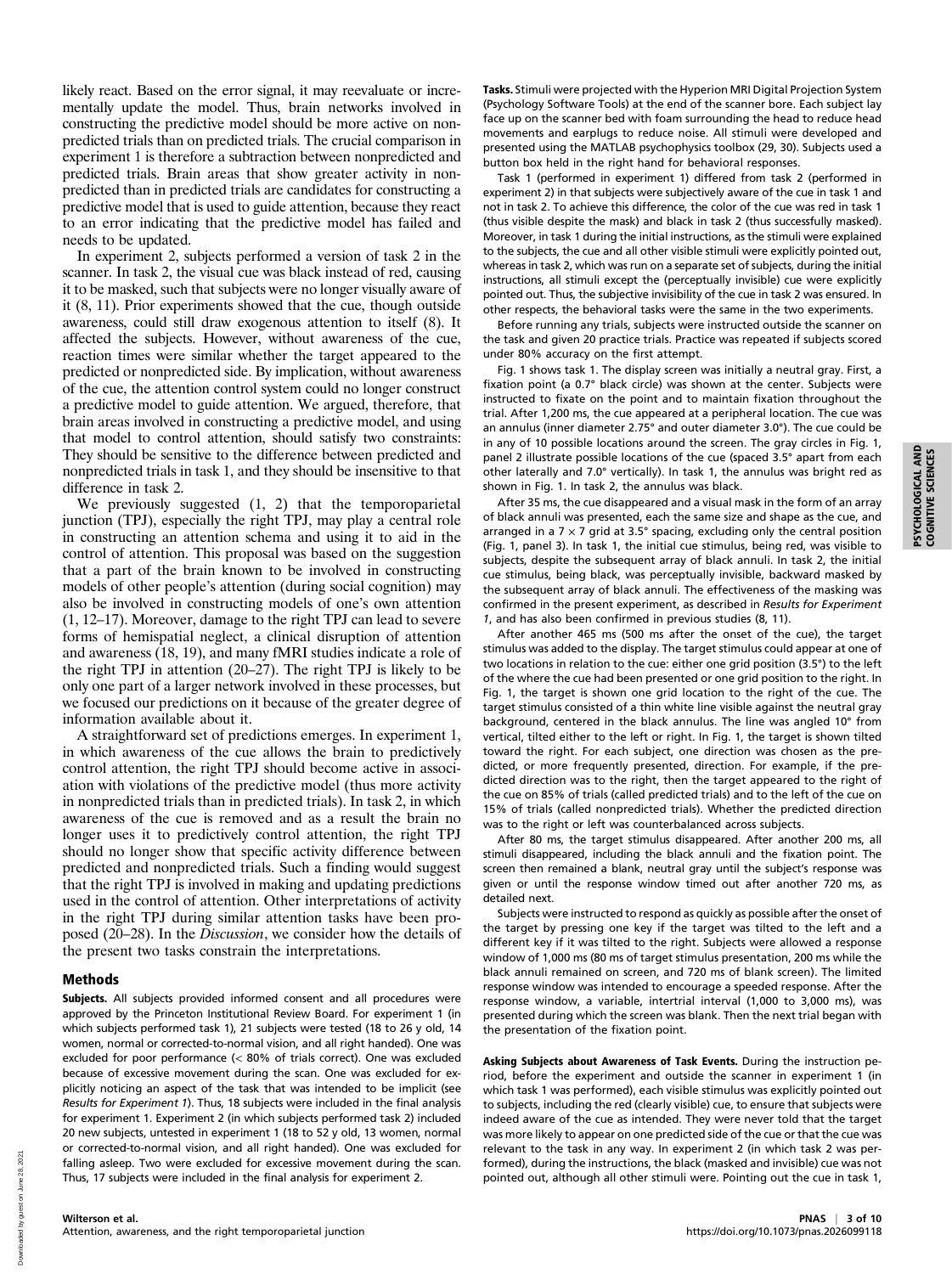

Fig. 1. Paradigm for task 1. Subjects in experiment 1 performed task 1. Subjects in experiment 2 performed task 2. The tasks were similar, except for the color of the cue (red in task 1 and black in task 2). After the fixation point appeared, the cue appeared in 1 of 10 possible locations. Gray circles in panel 2 show possible locations for the cue and were not visible to the subject. A mask of black distractor circles then appeared in a  $5 \times 7$  grid. The target then appeared. The target could be in one of only two possible locations relative to the cue. It either appeared one grid location to the right of where the cue had been (as shown) or one grid location to the left of where the cue had been. One of these positions relative to the cue was defined as the predicted side and occurred on 85% of trials; the other was defined as the nonpredicted side and occurred on 15% of trials. Whether the predicted side was to the right or left of the cue was counterbalanced between subjects. Subjects discriminated the slant of the target in a reactiontime task.

and not pointing out the cue in task 2, was part of the manipulation to ensure that subjects were aware of it in task 1 and not in task 2.

Furthermore, different subjects were tested in the two experiments to ensure that the subjects performing task 2 were naïve to the cue and had no explicit knowledge that a cue was being presented. Subjects who know that a cue may be presented on some trials are primed to look for one and may be more likely to become aware of the masked cue. Moreover, interleaving aware and unaware trials presents a difficulty in testing whether the masking was successful. If subjects are asked at the end of each trial whether they saw the cue, then the cue becomes the target of a decision and a response, altering the attention and awareness that attaches to the cue (9). In contrast, by separating subjects into

two groups, one group presented with the visible cue (task 1) and the other group presented with the masked cue (task 2), we could better ensure that subjects in the first group were aware of the cue and that subjects in the second group remained unaware of it throughout testing.

In experiment 1, after completing the task 1, subjects were given a verbal posttest questionnaire. They were asked, "Did you consistently see the red circular cue during each trial?" Subjects were also asked, "Did you notice any pattern or relationship between the cue and the target stimulus?" Finally, if they did not offer the correct relationship, they were asked, "Did you notice that the target tended to appear more often to one side of the cue, and do you know which that most frequent side was?" Their yes or no answers were recorded. In experiment 2, after completing task 2, subjects were asked, "Did you notice anything about the experiment that was not explained in the instructions?" They were then asked, "Did you see a small black circle appearing before the larger set of back circles?" They were then shown a reduced-speed example of a trial, in which the black cue was clearly visible, and asked, "Did you see anything that looked like this small black circle, appearing before the larger set of circles, during any of the trials?"

Experimental Design and Analysis of Behavioral Data. The task included the following randomly, interleaved trial types. The cue could be located at any of 10 possible grid locations. The target could be one grid location to the left of the cue or one grid location to the right. The target could be tilted toward the left or right. This 10  $\times$  2  $\times$  2 design resulted in 40 trial types. Although all trial types were presented, for purposes of analysis, they were collapsed into two main conditions: The target could be presented either to the left or right of the cue. Trials were not presented in equal proportions. The target was presented to the predicted side of the cue on 85% of trials and to the nonpredicted side on 15% of trials. In all other respects, trial types were counterbalanced. Whether the predicted direction was to the right or left was counterbalanced across subjects. Each subject performed 600 trials, in 10 scanning runs of 60 trials each.

For each subject, we calculated a mean difference of reaction times: ΔRT = (mean reaction time in nonpredicted trials − mean reaction time in predicted trials). Thus, each subject received a single ΔRT score representing the attention effect. A positive score indicated that attention was directed to the predicted side of the cue. The reaction-time analysis included data only from trials in which subjects responded correctly to the target. The pattern of results was not meaningfully changed when all trials were included. A t test (two tailed) was performed to determine whether the mean ΔRT among subjects was significantly greater than zero.

Accuracy data (percent correct) is also provided in the Results for Experiment 1 and Results for Experiment 2. However, accuracy was close to ceiling (> 98% average among subjects in task 1 and > 97% in task 2) and therefore proved to be an insensitive measure compared with reaction time, consistent with results from our previous experiments using the same paradigm (8).

MRI Data Collection. Functional imaging data were collected using a Siemens Prisma 3T scanner equipped with a 64-channel head coil. Gradient echo T2\* weighted echo planar images (EPI) with blood oxygen level–dependent (BOLD) contrast were used as an index of brain activity (31). Functional image volumes were composed of 42 near-axial slices with a thickness of 3 mm (with no interslice gap), which ensured that the entire brain excluding the cerebellum, was within the field of view in all subjects (64  $\times$  64 matrix, 3  $\times$  3 mm inplane resolution, TE = 30 ms, and flip angle =  $70^{\circ}$ ). Simultaneous multislice (SMS) acceleration was used (SMS factor  $= 2$ ). One complete volume was collected every 1,500 ms (TR = 1,500 ms). A total of 2,150 functional volumes were collected for each participant in the main experiment and divided into 10 runs (215 volumes per run). The first five volumes of each run were discarded to account for non–steady-state magnetization. A high-resolution structural image was acquired for each participant at the beginning of the experiment (3D MPRAGE sequence, voxel size = 1 mm isotropic, FOV = 256 mm, 176 slices, TR = 2,300 ms, TE = 2.98 ms, TI = 900 ms, flip angle =  $9^{\circ}$ , and iPAT GRAPPA = 2). At the end of each scanning session, matching spin echo EPI pairs (anterior to posterior and posterior to anterior) were acquired for blip-up/blip-down field map correction. Subjects completed 10 functional scanning runs, each of 322.5 s (5 min and 22.5 s) duration (consisting of 60 trials). Brief breaks were given between functional scans, although subjects were encouraged to remain as still as possible even during the breaks. Total scanning time for each subject was about 60 min.

MRI Preprocessing. Results included in this manuscript come from preprocessing performed using fMRIPrep version 1.2.3 (32) (RRID: [SCR\\_016216](https://scicrunch.org/resolver/RRID:SCR_016216)), a Nipype (33) (RRID: [SCR\\_002502\)](https://scicrunch.org/resolver/RRID:SCR_002502) based tool. Each T1-weighted (T1w) volume was corrected for intensity nonuniformity using N4BiasFieldCorrection version 2.2.0 (34) and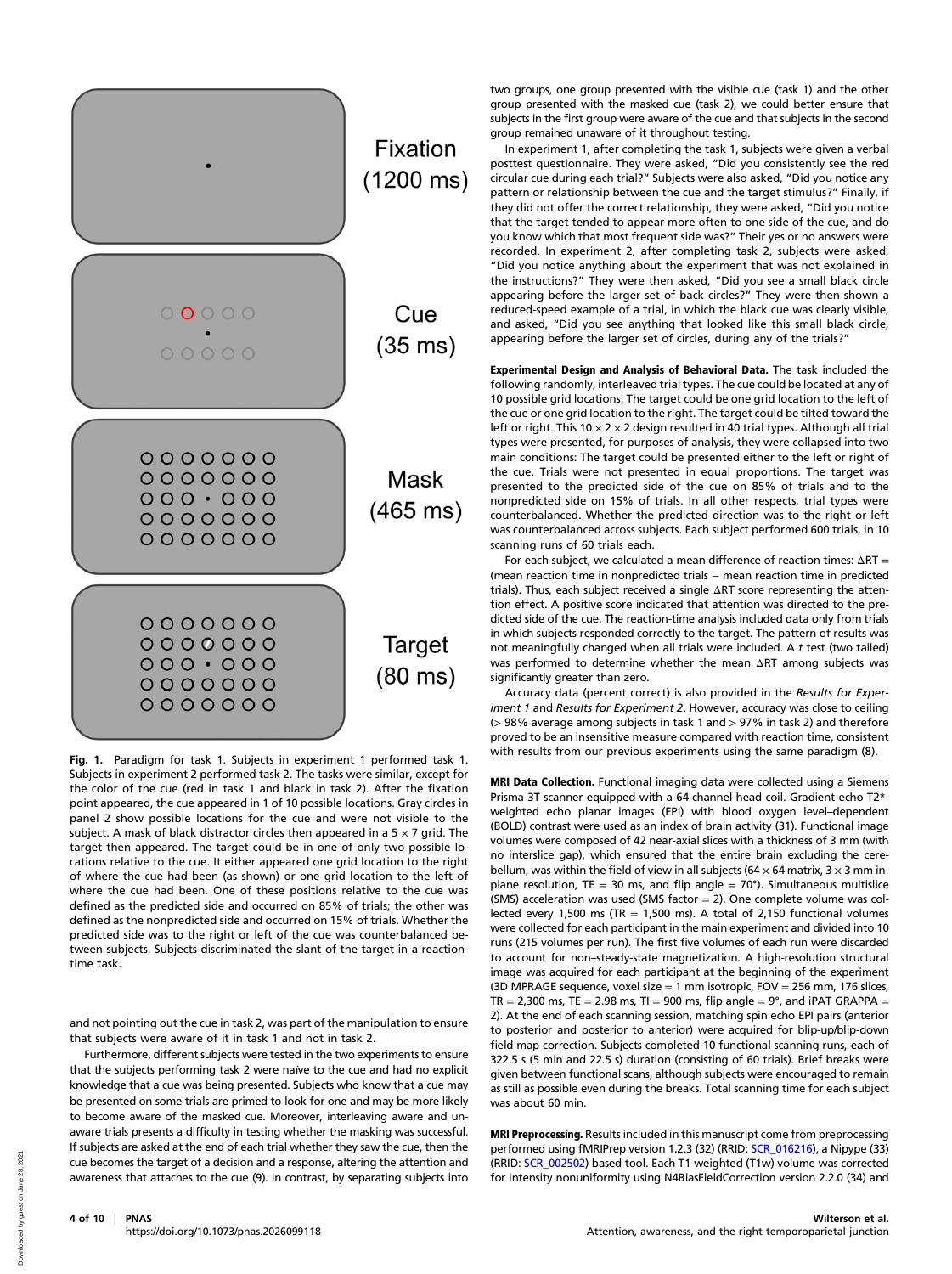skull stripped using antsBrainExtraction.sh version 2.2.0 (using the OASIS template) (35) (RRID: [SCR\\_004757\)](https://scicrunch.org/resolver/RRID:SCR_004757). Spatial normalization to the ICBM 152 Nonlinear Asymmetrical template version 2009c (36) (RRID: [SCR\\_008796\)](https://scicrunch.org/resolver/RRID:SCR_008796) was performed through nonlinear registration with the antsRegistration tool of Advanced Normalization Tools (ANTs) version 2.2.0 using brain-extracted versions of both T1w volume and template. Brain tissue segmentation of cerebrospinal fluid, white matter, and gray matter was performed on the brainextracted T1w using fast (37) (Functional Magnetic Resonance Imaging of the Brain Software Library [FSL] version 5.0.9, RRID: [SCR\\_002823\)](https://scicrunch.org/resolver/RRID:SCR_002823).

Functional data were slice time corrected using 3dTshift from Analysis of Functional Neuroimages (AFNI) version 16.2.07 (38) (RRID: [SCR\\_005927](https://scicrunch.org/resolver/RRID:SCR_005927)) and motion corrected using mcflirt (39) (FSL version 5.0.9). This slice time and motion correction was followed by coregistration to the corresponding T1w using boundary-based registration (40) with six degrees of freedom using flirt (FSL). Motion-correcting transformations, BOLD-to-T1w transformation, and T1w-to-template (MNI) warp were concatenated and applied in a single step using antsApplyTransforms (ANTs version 2.2.0) using Lanczos interpolation.

Physiological noise regressors were extracted by applying component-based noise correction (CompCor) (41). Principal components were estimated for the anatomical CompCor variant (aCompCor). A mask to exclude signal with cortical origin was obtained by eroding the brain mask, ensuring it only contained subcortical structures. Six components were calculated within the intersection of the subcortical mask and the union of the cerebrospinal fluid and the white matter masks calculated in T1w space, after their projection to the native space of each functional run. Frame-wise displacement (42) was calculated for each functional run using the implementation of Nipype.

Many internal operations of FMRIPREP use Nilearn (43) (RRID: SCR [001362\)](https://scicrunch.org/resolver/RRID:SCR_001362), principally within the BOLD-processing workflow.

MRI Statistical Analysis. Statistical analyses were performed exclusively in fsaverage6 space (44), which treats the cortex as a two-dimensional sheet. To prepare for individual subjects processing, the first five TRs of each scanning run were discarded in order to allow for signal stabilization. Then, for each subject, runs were submitted to AFNI's 3dDeconvolve (38), in order to construct an event-related general linear model (GLM) at each voxel for each subject. In this model, we included the six components of aCompCor as confound regressors. The events of interest were presentations of the target on trials, in which the target appeared in the location predicted by the cue, and presentations of the target on trials when the target appeared in the nonpredicted location relative to the cue. To analyze the response to the target onset (the crucial event in the trial), the hemodynamic response was modeled as a gamma function triggered at target onset.

After creating this initial, event-related GLM, we used the residual time series as a template for smoothing on the preprocessed functional data. Smoothing was achieved using AFNI's SurfSmooth function. The target smoothness for the output was 6 mm full width at half maximum using the HEAT 7 method (45).

Next, the smoothed datasets were normalized to percent signal change to allow for easier interpretation after data analysis. Finally, these smoothed and normalized datasets were again submitted to 3dDeconvolve to generate an event-based GLM. Note that two GLMs were performed: The first, described in the previous paragraph, was used to generate residuals to perform smoothing; the second, described in the current paragraph, was used for the final statistical analysis (45).

For each subject, we created a contrast for brain activity, subtracting activity on predicted trials from activity on nonpredicted trials. This nonpredicted– predicted contrast was taken for each subject then submitted to AFNI's 3dttest++, for comparison against null, on a group level. The resulting data were then thresholded to a family-wise, error-corrected significance level of  $P \le 0.05$  using cluster correction (within-subjects t test, two tailed) in the following manner. Data were thresholded using an uncorrected threshold of  $P =$ 0.05. Then, clusters under a critical minimum size were excluded from analysis. As is standard for the present type of surface-based analysis, the minimum cluster size was calculated independently for each hemisphere using AFNI's slow surf clustsim, a modern simulation-based method for determining cluster thresholds on surface data. For experiment 1, the resulting critical cluster sizes for each hemisphere were 341 mm<sup>2</sup> for the left hemisphere and 337 mm<sup>2</sup> for the right hemisphere. For experiment 2, the critical cluster sizes for each hemisphere were 344 mm<sup>2</sup> for the left hemisphere and 358 mm<sup>2</sup> for the right hemisphere.

#### Results for Experiment 1

Posttest Questions. In experiment 1, in which subjects performed task 1, subjects were visually aware of the cue and the target but were never told that the cue predicted the target location. The reason why the paradigm was designed with many possible cue locations distributed across the display screen is that, in prior experiments (8), we found that, with many cue locations, most subjects were unable to notice the statistical relationship between cue and target if not explicitly told about it. The visual impression was of a complicated, flashing, and unpredictable stimulus sequence, in which the specific relationship between cue and target was not obvious. The fact that the cue-target contingencies were statistical and not absolute may have also helped to obscure them. In the posttest questions, all subjects reported that during the experiment trials they had clearly seen the red cue. When asked whether they had noticed any pattern or relationship between the cue and the target, although most noted correctly that the two stimuli were typically near each other, all except one said that they had noticed no other pattern, or they suggested patterns that were not in any way related to the actual pattern (e.g., guessing that the target sometimes appeared above or below the cue). Only one realized that the target was more likely to appear to one side of the cue, as opposed to the other side. When the other subjects were asked explicitly whether they had noticed that the target was more likely to appear to one side of the cue, all indicated they had not noticed and, when prompted, did not know which the more frequent side might be. The one subject who noticed the cuetarget relationship was removed from analysis. Of the remaining 18 subjects, therefore, any preferential focusing of attention on the location predicted by the cue was likely to be the result of an implicit process.

Task Performance. Fig. 2A shows the mean reaction times for predicted and nonpredicted trials (mean RT for predicted trials =  $469.98$  ms, SEM = 11.47; mean RT for nonpredicted trials  $= 482.64$  ms, SEM  $= 12.61$ ; mean accuracy for predicted trials  $=$ 98.40%, SEM =  $0.34$ ; and mean accuracy for nonpredicted trials =  $98.18\%$ , SEM = 0.40). Latency was shorter for predicted trials than for nonpredicted trials, suggesting that attention was shifted to the predicted side of the cue in anticipation of the target. The large error bars in Fig. 2A derive from betweensubjects variability. To assess the significance of the difference, a within-subjects statistical comparison is needed. We computed a within-subjects difference score, ΔRT, to measure the attention effect (see Methods for details). Fig. 2B shows that attention was directed to the location predicted by the cue, since the mean  $\Delta RT$  among subjects was significantly greater than 0 (mean  $\Delta RT = 12.66$  ms,  $SEM = 2.70$ , two-tailed t test, df = 17, t = 4.70,

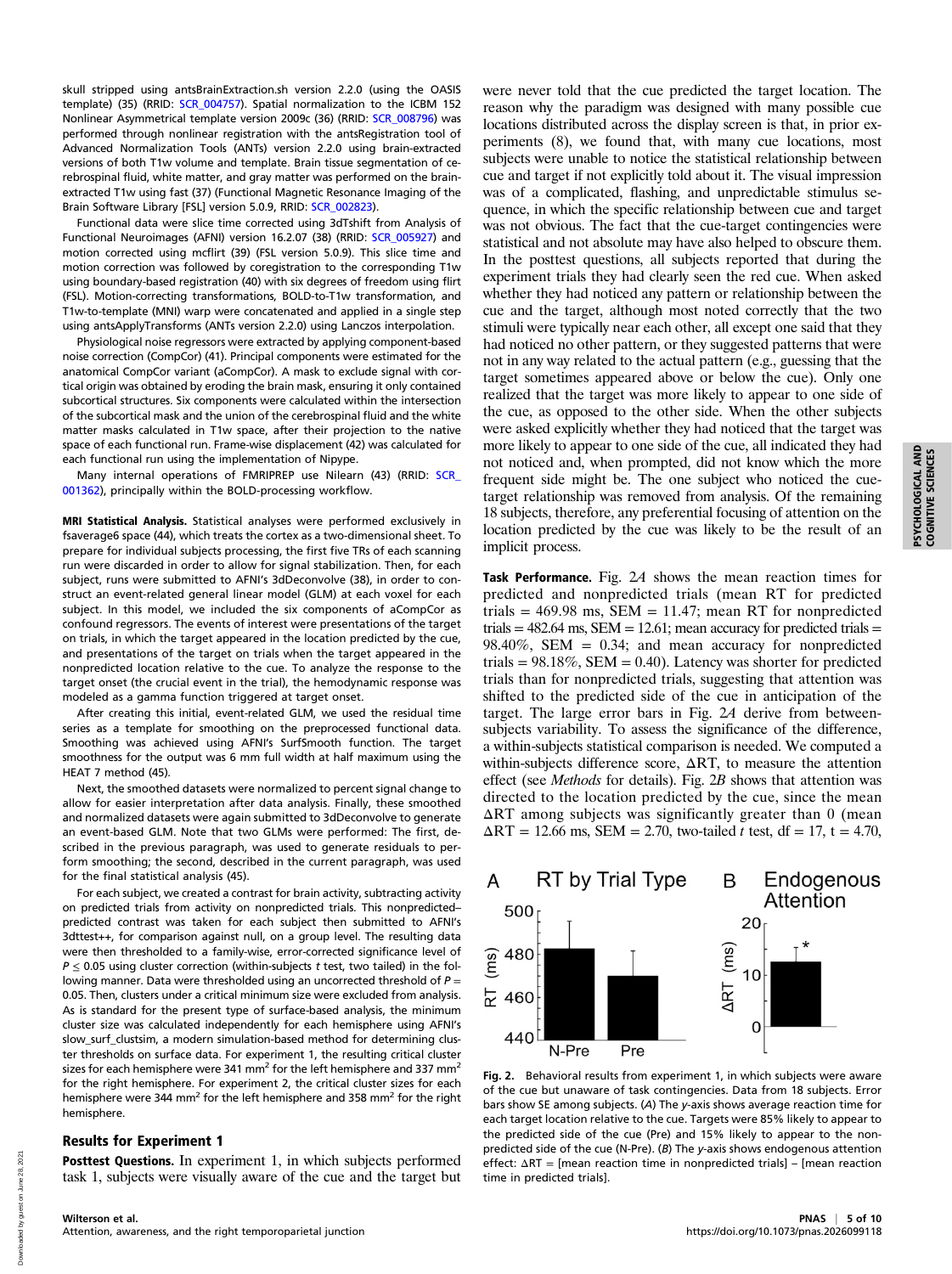and  $P < 0.001$ ). These results confirm our prior behavioral study  $(8)$ .

MRI Results. We used a surface-based analysis to find clusters of cortical activity that were significantly greater during nonpredicted trials than during predicted trials (see Methods). Fig. 3 shows the results on the inflated surface. Three significant clusters were found in each hemisphere, in roughly mirrorsymmetric locations (see Table 1 for coordinates). In the right hemisphere, one cluster was located in the TPJ, mainly in the supramarginal gyrus. A second cluster was located mainly in the precuneus, on the medial aspect of the hemisphere, extending partly onto the lateral aspect into the dorsal parietal lobe. The encroachment onto the lateral aspect is not obvious in the inflated brain image, which slightly distorts relative locations. A third cluster was located in the middle cingulate gyrus, in the medial frontal lobe. In the left hemisphere, one cluster was located in the intraparietal sulcus, mainly dorsal to but also partly overlapping the dorsal TPJ. A second cluster was mainly in the precuneus. A third cluster was in the middle cingulate. Although participants did not explicitly realize that one target location relative to the cue was predicted and another was nonpredicted, these six brain regions were significantly affected by the difference, responding with more activity in nonpredicted trials.

#### Results for Experiment 2

Posttest Questions. In experiment 2, in which subjects performed task 2, the cue stimulus was black instead of red. Because of that change, the black cue was backward masked by the array of black rings appearing immediately after it, rendering the cue perceptually invisible (8, 11). Many paradigms that seek to manipulate the awareness of a stimulus ask subjects whether they are aware of the stimulus on a trial-by-trial basis using interleaved trials. The downside of this type of measure is that it makes the stimulus task relevant, explicitly telling subjects that a stimulus may be present and that they should note its presence, altering their attention to it and potentially increasing the likelihood that subjects will become aware of it. The success of the present study depended on ensuring that the subjects were truly unaware of the cue in task 2. We chose, therefore, to test a separate set of subjects in task 2 and to leave the subjects uninformed about the cue stimulus until after the experiment so that they would be less likely to become aware of it. Therefore, in the instruction period,



Fig. 3. MRI results in experiment 1 mapped onto the inflated, fsaverage6 standardized brain surface. Highlighted areas pass a  $P < 0.05$  threshold, are cluster corrected for multiple comparisons, and show regions with significantly more activity in nonpredicted trials than in predicted trials.

#### Table 1. Brain activations in experiment 1

| Anatomical region           | $x, y, z$ (RAI) | Δβ    | Cluster size |
|-----------------------------|-----------------|-------|--------------|
| Right supramarginal gyrus   | $82. -24.18$    | 0.070 | 403          |
| Right precuneus             | $23, -67, 47$   | 0.122 | 603          |
| Right midanterior cingulate | 10, 57, 24      | 0.053 | 447          |
| Left intraparietal sulcus   | $-58, -48, 41$  | 0.085 | 437          |
| Left precuneus              | $-25, -68, 48$  | 0.131 | 358          |
| Left midanterior cingulate  | $-12, 38, 43$   | 0.051 | 447          |

RAI coordinates are given relative to the fsaverage6 surface and indicate the location of the peak response (the node within the cluster with the largest contrast between nonpredicted and predicted trials).  $\Delta \beta$  is the magnitude of the activation (β-value in percent signal change from baseline) for the nonpredicted trials minus the β-value for the predicted trials, for the voxel within a cluster that showed the greatest difference. Cluster size is given in square millimeters.

subjects were not told about the presence of the masked cue. They were given no explicit knowledge that it existed or that it predicted the location of the target. Only after completing the task, subjects were asked whether they had noticed the cue.

Many paradigms also test awareness of a stimulus using objective measures such as a forced-choice paradigm. We chose not to use this approach either, partly for the same reason—it would require telling subjects about the cue, increasing their likelihood of becoming aware of it. Moreover, objective measures of awareness do not necessarily address the question of subjective awareness (46). For these reasons, we relied on subjects' subjective reports after completing all trials.

After testing, no subjects reported having seen a black circle, appearing just before the mask, on any of the trials. After being shown a reduced-speed example of a trial, in which the cue was plainly visible, no subjects reported that they had seen anything that looked like the cue at any time during any of the trials. These results suggest that the mask and the procedure of using a separate set of subjects naïve to the cue successfully reduced, and probably eliminated, awareness of the cue. The findings are consistent with prior reports using the same masking technique to eliminate perceptual awareness of a stimulus (8, 11).

Task Performance. Fig. 4A shows the mean reaction times for nonpredicted and predicted trials (mean RT for predicted trials = 459.87 ms, SEM = 12.07; mean RT for nonpredicted trials = 460.74 ms, SEM = 12.55; mean accuracy for predicted trials =  $97.87\%$ , SEM = 0.39; and mean accuracy for nonpredicted trials =  $97.84\%$ ,  $SEM = 0.38$ ). Note that the reaction times are slightly shorter in task 2, without awareness of the cue, than in task 1, with awareness of the cue. The difference lies mainly in the nonpredicted trials, in which a longer reaction time in task 1 is expected. However, a longer latency in task 1 compared with task 2 also appears in the predicted trials, though this difference between tasks is small and not statistically significant ( $t$  test,  $P > 0.05$ ). In our previous behavioral studies (8), when subjects were aware of an additional stimulus during the trials, even if they believed it to be task irrelevant, it appeared to add a processing cost, resulting in slightly longer reaction times. An overall processing cost of awareness, as subjects engage in an extra cognitive step, is not surprising. Any subtle baseline shift in reaction times between the tasks, however, does not affect the crucial analysis, which depends on a difference between conditions within each task. Whether a subject has long or short reaction times overall, if the subject is faster on predicted than on nonpredicted trials, then the subject has learned to predictively control attention. We computed the difference in reaction time between predicted and nonpredicted target locations. Fig. 4B shows that the  $\Delta RT$  in task 2 was not significantly greater than 0. Thus, there was no evidence that attention was directed to the location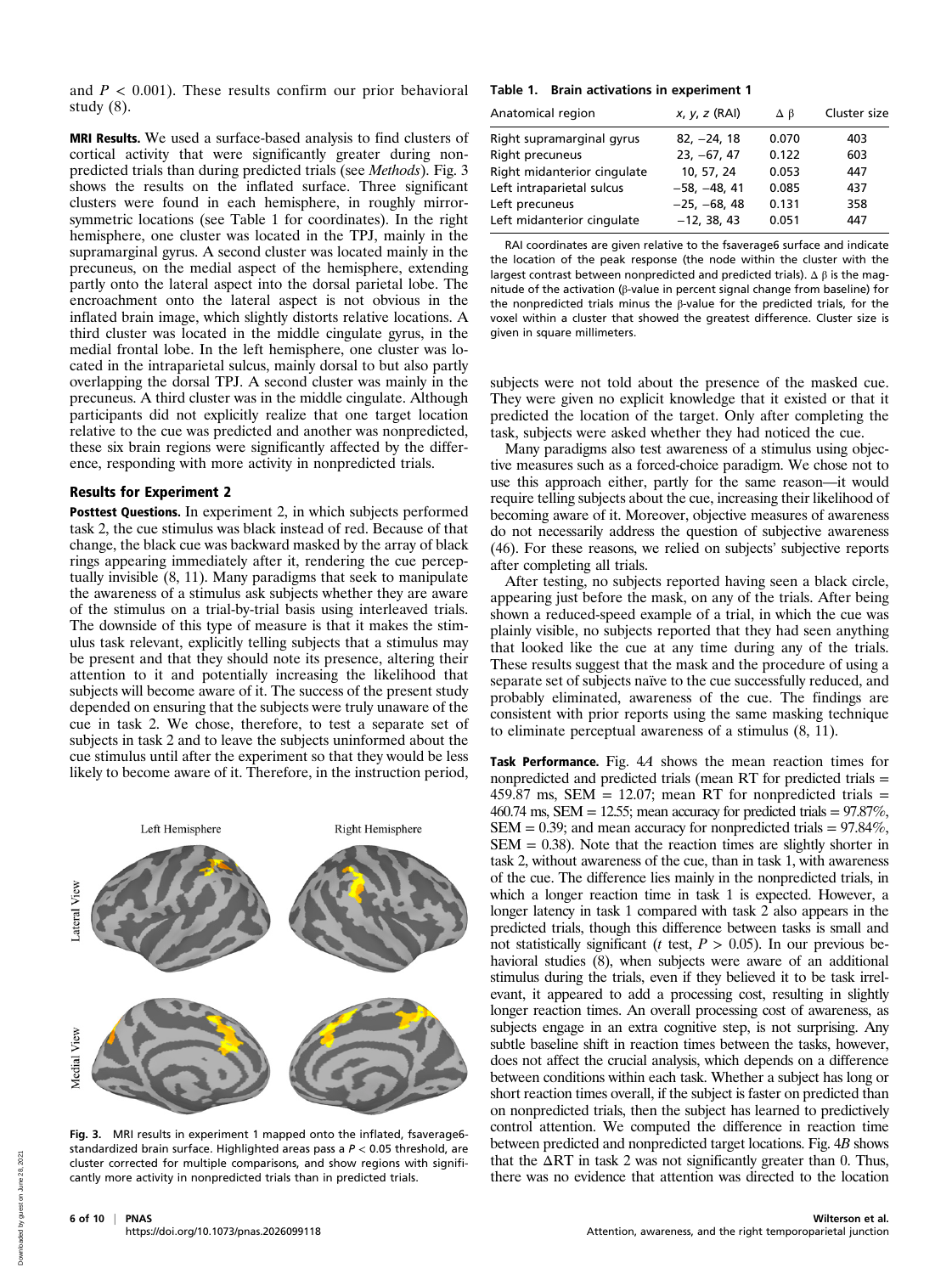predicted by the cue in task 2 (mean  $\Delta RT = 0.86$  ms, SEM = 2.81, two-tailed *t* test, df = 16, t = 0.31, and  $P = 0.762$ ).

We also directly compared the attention effect  $(ΔRT)$  between tasks 1 and 2 in a between-subjects analysis. The attention effect was significantly greater in task 1 than in task 2 (difference = 11.79 ms,  $SEM = 3.89$ , between-subjects, two-tailed t test, df = 33, t = 3.033, and  $P = 0.0047$ ).

In an additional, alternative analysis, we analyzed reactiontime data from all individual trials from all subjects using a three-factor ANOVA, with subject as one factor, trial condition (nonpredicted or predicted) as a second within-subjects factor, and awareness status (task 1 versus task 2) as a third betweensubjects factor. This analysis confirmed a significant interaction between trial condition and awareness status, reflecting that reaction times were significantly longer in nonpredicted trials than in predicted trials in the aware case, as compared with the unaware case (for the interaction between trial condition and awareness status,  $df_1 = 1$ ,  $df_2 = 20209$ ,  $F = 10.3227$ , and  $P = 0.0013$ .

These findings are consistent with our previous experiments, in which removing visual awareness of the cue significantly impaired the ability of the attention controller to shift or redirect attention with respect to the cue (8).

MRI Results. In experiment 2, in which subjects performed task 2, even though subjects were not aware that the cue predicted the target and were not even aware that any cue had been presented at all, the brain nonetheless processed the cue and the predictive relationship between the cue and the target. Fig. 5 shows the cortical areas where activity was significantly greater during nonpredicted trials than during predicted trials. Two significant clusters were found in the left hemisphere (see Table 2 for coordinates). One cluster was located in the left angular gyrus; the second cluster was located in the left medial prefrontal cortex. No significant activity, however, was found in the right hemisphere. Of particular relevance to our hypotheses, the right TPJ showed no significant activity. When subjects were not aware of the cue, the right TPJ was not significantly active in the contrast between nonpredicted and predicted trials. This result confirms our hypothesis.

It is always possible that some activity was present in the right TPJ, just beneath statistical threshold. To examine that possibility, we defined a region of interest (ROI) around the right TPJ (∼2,000 mm<sup>2</sup> , based on the definition of the TPJ used in ref. 47). Testing within an ROI reduces the multiple-comparison correction and therefore can be more sensitive to weaker activations



Fig. 4. Behavioral results from experiment 2, in which subjects were unaware of the cue. Data from 17 subjects. Error bars show SE among subjects. (A) The y-axis shows average reaction time for each target location relative to the cue. Targets were 85% likely to appear to the predicted side of the cue (Pre) and 15% likely to appear to the nonpredicted side of the cue (N-Pre). (B) The y-axis shows endogenous attention effect:  $\Delta RT =$ (mean reaction time in nonpredicted trials) – (mean reaction time in predicted trials).



Fig. 5. MRI results in experiment 2 mapped onto the inflated, fsaverage6 standardized brain surface. Highlighted areas pass a  $P < 0.05$  threshold cluster corrected for multiple comparisons and show regions with significantly more activity in nonpredicted trials than in predicted trials.

(for small volume corrections, see ref. 48). Yet even within this ROI, no clusters of activity related to the nonpredicted versus predicted contrast were obtained that passed a  $\hat{P}$  < 0.05 significance. We did not even obtain any clusters in the ROI that passed a lax,  $P < 0.10$  threshold. We saw no evidence of any right TPJ activity associated with the nonpredicted versus predicted contrast, not even weak or subthreshold activity.

Finally, we used a between-subjects analysis to compare the right TPJ activity (in the nonpredicted versus predicted contrast) between tasks 1 and 2. In the ROI around the right TPJ, we found a region in the supramarginal gyrus in which activity was significantly greater in task 1 than in task 2 ([nonpredicted − predicted for experiment 1] – [nonpredicted – predicted for experiment 2], significant cluster of 211 mm<sup>2</sup> that passed a cluster-corrected,  $P < 0.05$  level of significance). Thus, in task 1, in which awareness of the cue allowed for the endogenous control of attention, the right TPJ showed significant activity in association with the use of that cue to control attention; in task 2, in which a lack of awareness of the cue led to a lack of endogenous attention control, the activity in the right TPJ was reduced and no longer detected, and the signal in the right TPJ was significantly greater in task 1 than in task 2.

## Discussion

Previous behavioral experiments (8) provided two related findings that served as the basis for the present study. First, when people were aware of a visual cue, they implicitly used the cue to predictively guide their attention to a target. Second, in

#### Table 2. Brain activations in experiment 2

| Anatomical region           | $x, y, z$ (RAI) | Δβ    | Cluster size |
|-----------------------------|-----------------|-------|--------------|
| Left angular gyrus          | $-41, -68, 44$  | 0.060 | 583          |
| Left superior frontal gyrus | $-7.37.44$      | 0.112 | 449          |

RAI coordinates are given relative to the fsaverage6 surface and indicate the location of the peak response (the node within the cluster with the largest contrast between nonpredicted and predicted trials).  $\Delta \beta$  is the magnitude of the activation (β-value in percent signal change from baseline) for the nonpredicted trials minus the β-value for the predicted trials, for the voxel within a cluster that showed the greatest difference. Cluster size is given in square millimeters.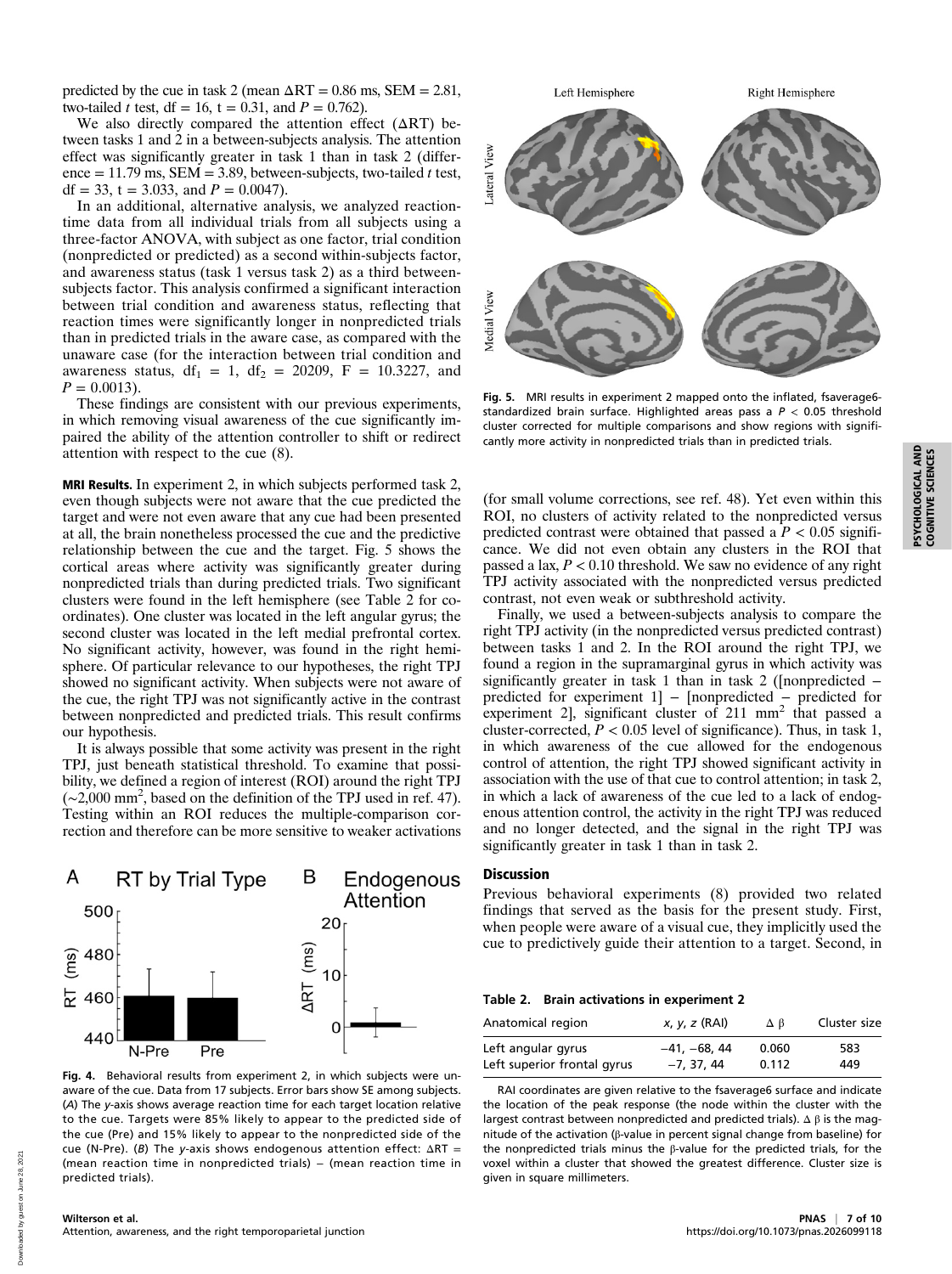an otherwise similar paradigm, when people were not aware of the cue, they no longer engaged in the same implicit process of predictively guiding attention. In the present study, subjects performed the two tasks while brain activity was measured in an MRI scanner. We argued that any brain area that showed activity in the first task and not the second might participate in constructing that awareness-dependent, predictive model and using it to endogenously guide attention.

We did not look for a greater overall activity in task 1 than in task 2, which would have represented a nonspecific result subject to changes in baseline. Instead, we examined a contrast between two specific conditions. In predicted trials, the cue predicted a target location, and the target then appeared at that location. In nonpredicted trials, the cue predicted a target location, and the target then appeared elsewhere. Nothing distinguished the two trial types other than the predictive relationship between cue and target. Any brain area that responds differently to these two conditions must necessarily be sensitive to that predictive relationship between the cue and the target. Such a brain area reflects the brain's learning of the predictive information.

We hypothesized that the right TPJ, specifically, would show this pattern of response in task 1 and not in task 2. The hypothesis was confirmed. The right TPJ was active in task 1, in association with the cue-target relationship, and not measurably so in task 2. A direct comparison between the two tasks within the right TPJ showed a significant difference.

In addition to the activity found in the right TPJ, we also obtained a similar pattern of activity (present in task 1 and absent in task 2) in other cortical areas, including the precuneus and the medial frontal cortex. These areas—TPJ, precuneus, and medial frontal cortex—have been described before as part of a social cognitive, theory-of-mind network (13, 15–17). We previously suggested that the theory-of-mind network, in which the right TPJ is a central node, may contribute to constructing models of attention, both the attention of other people and one's own attention (1). Although in the present study we focused our predictions on the right TPJ, arguing that it should be a hotspot involved in building predictive models for the control of attention, we recognize that the effects we see here are reflected in a network of related areas, not one area.

In the following, we consider five possible alternative interpretations of the findings and then explain our own interpretation.

One possible explanation for the null result in the TPJ, in task 2, is that, because subjects were unaware of the cue, the cue was so reduced in stimulus efficacy that it affected no area of the brain and thus also did not affect the right TPJ. After all, if subjects are not aware of something, how can it impact the brain? The cue might as well not be there. However, this explanation is ruled out by the data. First, we know from prior data (8) that the black cue, though outside awareness, affects subjects by drawing exogenous attention to itself. In that prior study, we compared reaction times, when the target appeared at the same location as the cue versus when the target was displaced from the cue, and found a robust, repeatable difference. There is, therefore, no doubt that the black cue affects the subjects. Second, in the present data during task 2, the cue measurably affected the brain. We found two areas, the left angular gyrus and the left medial prefrontal cortex, that showed significantly more activity in the nonpredicted trials than in the predicted trials. Therefore, even though the subjects were not aware of the cue and did not use the cue to guide endogenous attention, these two brain areas still processed the predictive information that the cue provided about the target. At the same time, we found no evidence that the right TPJ was involved in that processing in task 2. We do not know why, without awareness, these two left hemisphere areas might have begun to process the relationship between the cue and target. Perhaps, when one mechanism shuts down—a mechanism associated with awareness of the cue and activity in the TPJ—a

different mechanism begins to take over the processing of the cue's environmental contingencies. Hopefully, future experiments can explore this unexpected, nonconscious processing. In any case, the cue in task 2 did measurably affect subjects; it just did not affect endogenous attention control or the TPJ.

A second alternative explanation of the results is that eye movements were systematically different between nonpredicted and predicted trials, leading to a false signal. Although we did not measure eye movement in the present study, we believe this explanation is unlikely. In our prior behavioral study on these tasks (8), we did measure eye position and found no systematic differences between conditions or tasks, as subjects tended to fixate on the center of the display during each trial. Eye movement and eye position could not explain the effect on attention.

A third alternative explanation is that the right TPJ responds to surprise. In task 1, perhaps the TPJ became more active to nonpredicted trials than to predicted trials because subjects were surprised when the target appeared at a nonpredicted location. In this interpretation, in task 2, without awareness of the cue, subjects experienced no surprise on nonpredicted trials, and thus, the activity pattern disappeared. The right TPJ is indeed known to become active in association with unexpected, surprising, and statistically uncommon events (20–28). However, this explanation is ruled out in the present study. Even when subjects were aware of the cue (in task 1), they did not explicitly notice the trial statistics and therefore never realized that anything surprising or unexpected might have happened on nonpredicted trials. Thus, the present findings cannot be explained as a response to explicit surprise. Could the TPJ respond to implicitly processed, rare events, even when the subjects do not explicitly notice or experience surprise? If that were the case, then we would have seen elevated activity in task 2 during nonpredicted trials. Nonpredicted trials were just as rare in task 2 as in task 1. Moreover, in task 2, at least some brain areas showed evidence of processing the statistical relationship between the cue and target. Thus, at some implicit level, subjects knew about the difference between the more frequent predicted trials and the less frequent nonpredicted trials. Yet in task 2, the TPJ showed no evidence of responding to the less frequent trial type. For these reasons, neither explicit surprise nor the implicit coding of rarity can explain the right TPJ pattern of results.

A fourth possibility is that the TPJ generally monitors predictive events in the environment. In that interpretation, unrelated to attentional control, surprise, or awareness, the TPJ encoded the predictive relationship between cue and target. This possibility is ruled out for the same reason as in explanation three. The predictive relationship between the cue and the target was present in task 2, and at least some areas of the brain were sensitive to those predictive statistics, showing that at some level the subjects processed them. Yet the right TPJ did not respond to those predictive statistics.

A fifth alternate explanation is that the TPJ activity is related to exogenous shifts of attention. One of the most common and influential suggestions about the right TPJ is that it is involved in directing exogenous attention, as part of the ventral attention network (20–27). Of the explanations thus far, this possible explanation comes closest to accounting for the present pattern of results. We argue, however, that it is still not adequate. In task 1, on predicted trials, the likely sequence of events is as follows: Attention is exogenously drawn to the cue; attention is then endogenously shifted to the predicted location; the target appears at that location; there is probably a further rise in attention at target onset; and finally, the subject responds to the target. On nonpredicted trials, the likely sequence is the following: Attention is exogenously drawn to the cue; attention is endogenously shifted to the predicted location; the target appears at a different location; attention is exogenously drawn to the new location; and then, the subject responds to the target. Thus, the greater activity in the TPJ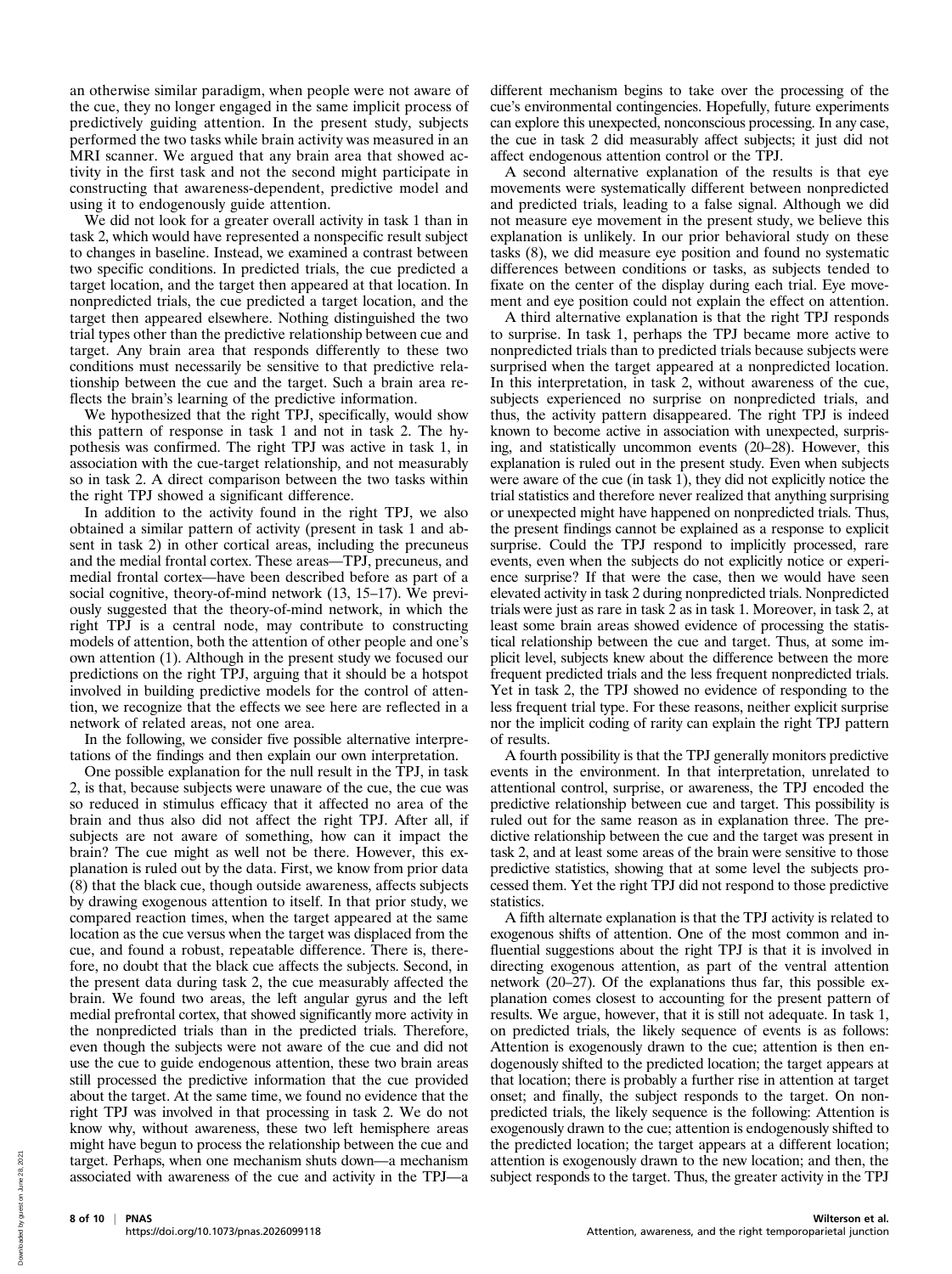during nonpredicted trials, in task 1, could be caused by the additional, final spatial shift of exogenous attention to acquire the target. Findings like these, over many experiments in varied forms (20–27), have led to the hypothesis that the right TPJ helps control exogenous attention.

We suggest, however, that this explanation, that the TPJ becomes active in association with exogenous attention or that it is part of a controller for exogenous attention, does not explain the results. First, on theoretical grounds, we suggest that exogenous attention does not require a dedicated controller. Exogenous attention is a bottom-up, externally imposed shift of attention. Only endogenous attention requires a dedicated control system. Second, the right TPJ is not active in association with exogenous shifts of attention per se. If it were, it would respond to any stimulus that appears, given the inevitable exogenous attention drawn to the sharp onset of a visual stimulus. The TPJ would be as responsive to the onset of visual stimuli as the primary visual cortex is responsive to visual stimuli. Such visual responsiveness is not reported in the literature. For example, in the present study, we know that the initial onset of the cue robustly draws exogenous attention (see ref. 8 for the experimental conditions that established that shift in exogenous attention). Whether the cue is red and visible (task 1) or black and outside of awareness (task 2), it draws exogenous attention at onset. If the right TPJ responds to a shift in exogenous attention per se, then it should respond to the onset of the cue, averaged across all trial conditions. We performed that analyses on the present data, for each task, and found no significant right TPJ activity in response to the onset of the cue (no significant clusters within the right TPJ ROI at  $P < 0.05$  threshold). We are aware of no evidence that the right TPJ responds consistently when attention is shifted exogenously. The reason why the exogenous attention hypothesis has become so commonly accepted for the right TPJ is that, in a range of experiments, including in the present task 1, the right TPJ becomes active during shifts of exogenous attention in the case that something unexpected, nonpredicted, or rare occurs (20–27). Not all of these experiments involve a spatial shift of attention. Some may involve other sudden, or unexpected, exogenously induced changes in attentional status. For example, in the oddball task, subjects view a series of centrally placed, identical stimuli, and then an oddball stimulus appears, breaking the pattern, presumably causing an increase in attention at the same location, and triggering right TPJ activity (26, 27).

We are therefore faced with an interpretational conundrum. The right TPJ activity found in the present study is not triggered by unexpected, surprising, or rare events by themselves. It is not triggered by learning predictive stimulus relationships by themselves. It is not triggered by exogenous shifts of attention by themselves. Some more complex combination of conditions is needed to explain the pattern of results. What makes the TPJ respond more on nonpredicted trials than on predicted trials but only in task 1 and not in task 2? We suggest that there remains one factor that varies across task conditions in a manner to adequately explain the pattern of results. In task 1, on nonpredicted trials, the attention control system makes a prediction (it shifts attention predictively), and the prediction turns out to be wrong, whereas on predicted trials, the attention control system makes the same prediction, and the prediction turns out to be right. In

- 1. M. S. A. Graziano, S. Kastner, Human consciousness and its relationship to social neuroscience: A novel hypothesis. Cogn. Neurosci. 2, 98–113 (2011).
- 2. M. S. A. Graziano, Consciousness and the Social Brain (Oxford University Press, Oxford, UK, 2013).
- 3. M. S. A. Graziano, Consciousness and the attention schema: Why it has to be right. Cogn. Neuropsychol. 37, 224–233 (2020).
- 4. M. S. A. Graziano, T. W. Webb, The attention schema theory: A mechanistic account of subjective awareness. Front. Psychol. 6, 500 (2015).
- 5. M. S. A. Graziano, M. M. Botvinick, "How the brain represents the body: Insights from neurophysiology and psychology" in Common Mechanisms in Perception and Action:

task 2, according to the behavioral data, the attention control system makes no such predictions. It does not make right or wrong predictions on either trial type. We suggest, therefore, that a relative rise in activity in the TPJ occurs specifically when a prediction related to attention turns out to be wrong. Why should a violated prediction lead to TPJ activity? When a prediction is wrong, we suggest that the error causes the underlying predictive model to be incrementally updated or at least reevaluated, and the TPJ becomes briefly more active during that process. In this suggestion, it is the error correction to the underlying predictive model of attention that drives TPJ activity. This explanation accounts for the pattern of data not only in the present study but also across previous studies that find activity in the right TPJ associated with changes in attention. In our proposed interpretation, the ventral attention system, including the right TPJ, is not a controller of exogenous attention. Instead, it is building or adjusting a model of attention. It is monitoring and making predictions about both exogenous and endogenous attention. Sometimes, an unexpected or rare event causes a shift of attention that does not fit the predictive model. Then, the right TPJ has a rise in activity. But an exogenous shift of attention, in the present interpretation, will not, by itself, drive TPJ activity, nor will an unexpected event that does not impact exogenous attention. The key event that causes TPJ activity is the momentary violation of a continuously computed, predictive model used for the control of attention.

In the present study, how are the results related to awareness? The key difference between task 1 and 2 is that subjects are aware of the cue in task 1 and not in task 2. The behavioral data show that awareness of the cue permits the predictive, endogenous control of attention; lack of awareness of the cue prevents the predictive, endogenous control of attention. Thus, the behavioral results, and the MRI results in the TPJ, are modulated by awareness of the cue. If AST is right, then that modulation has a simple explanation: Awareness is the model of attention. Awareness of the cue corresponds to a state in which the brain is modeling the attention that has been drawn to the cue.

We acknowledge that other interpretations may be possible. Moreover, it is unlikely that the right TPJ is limited to the functions suggested here, since it is a complex brain area with many subregions, within which a great range of other tasks have been found to evoke activity, including autobiographical memory tasks and social cognition tasks (16, 49–52). In addition, the processes described here presumably depend on a network of areas of which the TPJ is only one node. Nonetheless, these findings represent a step toward understanding how attention and awareness interrelate in the brain.

Data Availability. Brain Imaging Data Structure format fMRI data have been deposited in Princeton DataSpace (DOI:  $10.34770/$ [9425-b553\)](https://doi.org/10.34770/9425-b553) (53). All study data are included in the main text.

ACKNOWLEDGMENTS. This work was supported by the Princeton Neuroscience Institute Innovation Fund. A.G. was supported by the Wenner-Gren Foundation, the Swedish Society of Medicine, and the Foundation Blanceflor. We thank Argos Wilterson for his enthusiastic encouragement.

Attention and Performance XIX, W. Prinz, B. Hommel, Eds. (Oxford University Press, Oxford, UK, 2002), pp. 136–157.

- 6. R. Shadmehr, F. A. Mussa-Ivaldi, Adaptive representation of dynamics during learning of a motor task. J. Neurosci. 14, 3208–3224 (1994).
- 7. K. A. Thoroughman, J. A. Taylor, Rapid reshaping of human motor generalization. J. Neurosci. 25, 8948–8953 (2005).
- 8. A. I. Wilterson et al., Attention control and the attention schema theory of consciousness. Prog. Neurobiol. 195, 101844 (2020).
- 9. T. W. Webb, H. H. Kean, M. S. A. Graziano, Effects of awareness on the control of attention. J. Cogn. Neurosci. 28, 842–851 (2016).